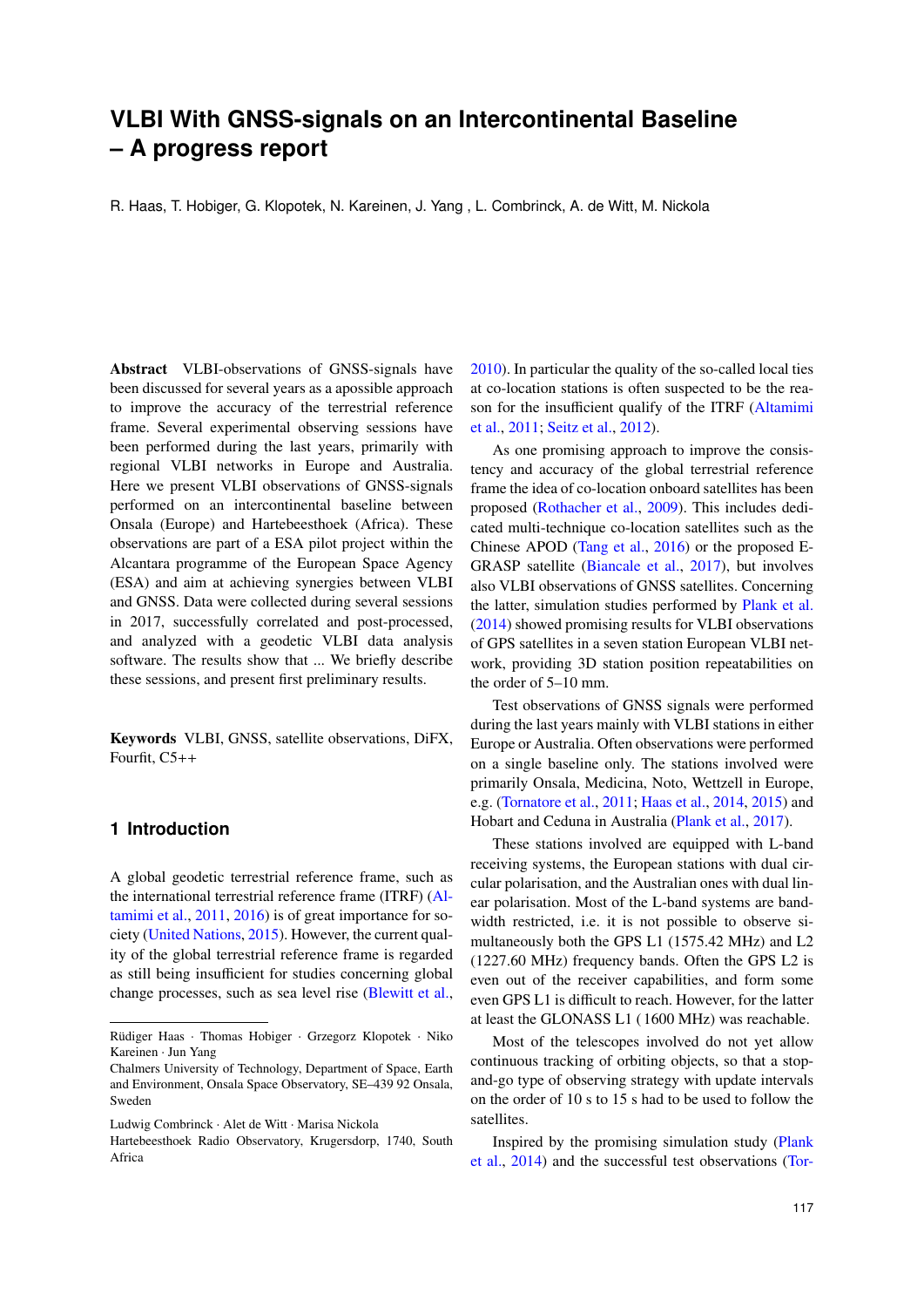[natore et al.,](#page-4-5) [2011;](#page-4-5) [Haas et al.,](#page-4-6) [2014,](#page-4-6) [2015;](#page-4-7) [Plank et al.,](#page-4-8) [2017\)](#page-4-8), ESA initiated a called for a pilot project within its Alcantara programme on the topic of Synergies between VLBI and GNSS. The goals of this pilot project are to study whether VLBI observations of GNSS signals really can be used to improve the terrestrial reference frames, to test intercontinental networks, and in particular the impact of Galileo. We submitted a proposal to this call and were lucky to get a contract for this pilot project.

### **2 Observations**

As part of the ESA pilot project, we performed in 2017 a number test experiments on the Onsala – Hartebeesthoek baseline. The telescopes used are the 25 m radio telescope at Onsala (ONSALA85) usually used for astronomical VLBI, and the 26 m radio telescope at Hartebeesthoek (HARTRAO) which is used for both geodetic and astronomical VLBI. While ONSALA85 was involved in the first intercontinental geodetic VLBI observations in the late 1960'ies and has been observing the S-band part of geodetic S/X measurements together with the Onsala 20 m telescope (ONSALA60), which did the X-band part, in the late 1970'ies, it has not been used for geodetic VLBI since then. The station coordinates of ONSALA85 were determined from local tie measurements [\(Lundqvist,](#page-4-9) [1982\)](#page-4-9) and VLBI at C-band [\(Charlot et al.,](#page-3-3) [2001\)](#page-3-3). HARTRAO on the other hand is regularly used in geodetic VLBI in the IVS observing programme and thus should have updated and reliable coordinates.

Between January and July 2017 we organised in total eight so-called OHT-sessions. The backbone of these sessions is the Onsala-Hartebeesthoek baseline. Since the aim of the pilot project was to do real network observations, we tried to include additionally further telesopes. For the most recent sessions in May and July we were able to include additionally the Russian station Zelenchukskaya. This station is also regularly participating in the geodetic VLBI observing plan and has well established coordinates and promises to improve the observing geometry.

The observing plans were scheduled with the VieVs scheduling tool [\(Hellerschmied et al.,](#page-4-10) [2015\)](#page-4-10). The first tests were done focussing on to observe GPS satellites. Then we also included GLONASS observations. However, we realized soon that the inclusion of GLONASS caused difficulties due to the necessity to adjust the observation frequency bands. Thus, we left the idea of combined GPS and GLONASS observations again. Instead, we added Galileo to the observing plan for the more recent sessions. Galileo satellites also use the same L1 center frequency as GPS, though the signal characteristics are quite different.

Table [1](#page-1-0) gives an overview of the so-far performed OHT-sessions, with their dates, durations, participating stations and GNSS observed. In the sequence of this manuscript we will concentrate on the first three sessions which involved one intercontinental baseline only.

<span id="page-1-0"></span>**Table 1:** Overview of the VLBI sessions

| Session date |                       | duration stations |           | satellites                   |  |
|--------------|-----------------------|-------------------|-----------|------------------------------|--|
|              | OHT1 2017-01-24 1 h   |                   | $OS - Hh$ | <b>GPS</b>                   |  |
|              | OHT2 2017-01-31 4 h   |                   | $OS - Hh$ | $GPS + GLONASS$              |  |
|              | OHT6 2017-04-07 4 h   |                   | $OS - Hh$ | $GPS + Galileo$              |  |
|              | OHT7 2017-05-22 2.5 h |                   |           | $OS - Hh - Zc$ GPS + Galileo |  |
|              | OHT8 2017-07-24 24 h  |                   |           | $O8$ - Hh - Zc GPS + Galileo |  |

The setup chosen for the OHT experiments was to observe four channels of 16 MHz bandwidth (for OHT6 32 MHz), two in each polarisation, centered on the GPS/Galileo L1 center frequency. For OHT2 the observing frequencies were adapted to the corresponding GLONASS satellites, and on GPS L1 for GPS satellites. Except for OHT1, also natural radio sources were observed, typically at the beginning and the end of the session and in regular intervals during the session. These radio sources were rather near by the satellites, Therefor the observing frequencies for the radio sources were slightly offset in order to avoid potential leaking of satellite signals through e.g. side lobes.

<span id="page-1-1"></span>

**Fig. 1**: Examples of spectra observed locally at Onsala during session OHT6: Bandpass of a GPS satellite (left) and a Galileo satellite (right). Shown are four channels covering 32 MHz.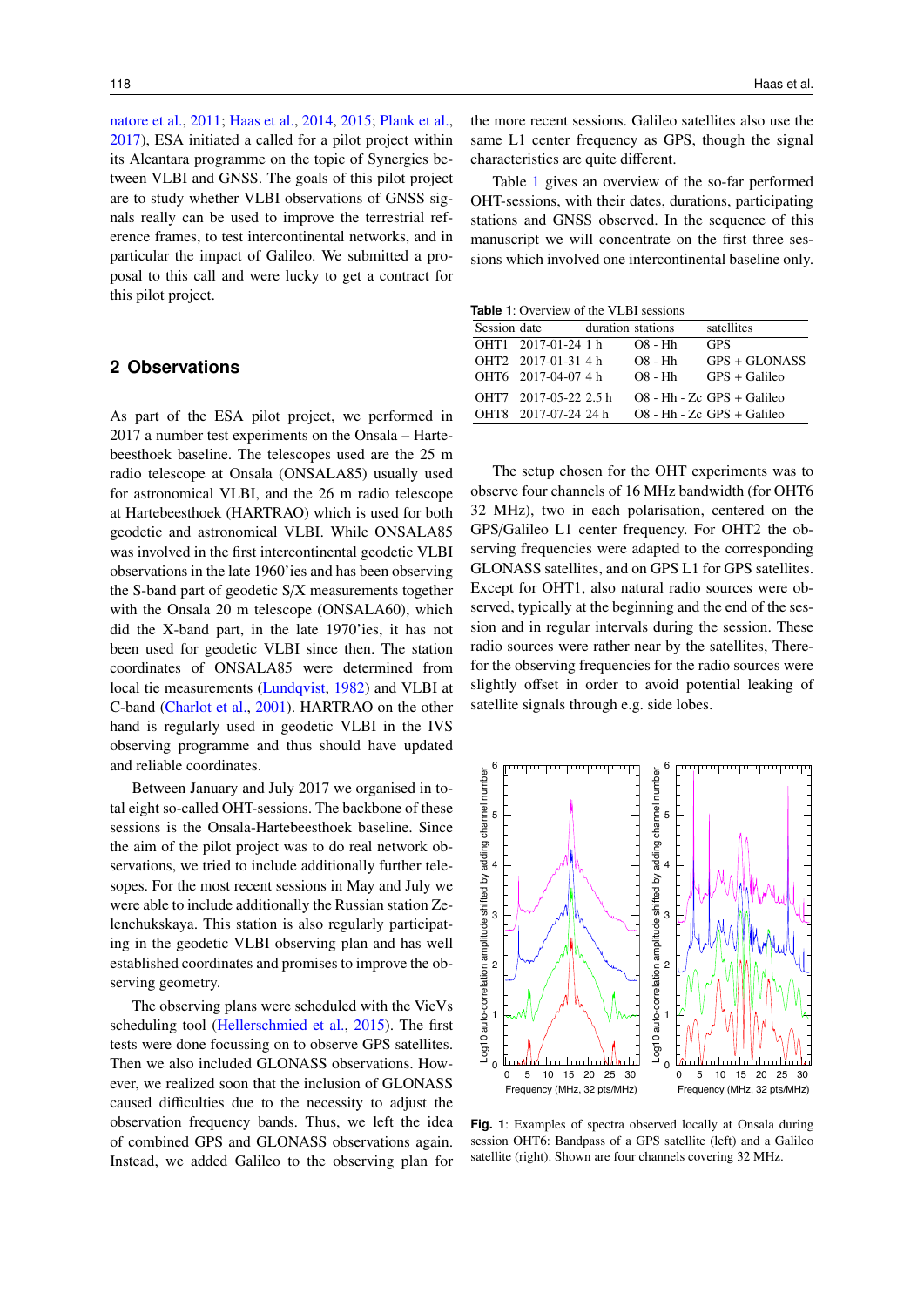The plots presented in Fig. [1](#page-1-1) are examples of the spectra locally observed at Onsala during OHT6. Shown are 4 observing channels of 32 MHz bandwidth. The difference in the signal characteristics between GPS (left) and Galileo (right) is clearly visible.

#### **3 Data processing**

The observed raw data were e-transferred to Onsala and correlated there with the software correlator DiFX [\(Deller et al.,](#page-4-11) [2011\)](#page-4-11). The a priori delays necessary for the correlation of the satellite observations were deter-mined with the C5++ software [\(Hobiger et al.,](#page-4-12) [2010\)](#page-4-12) using near-field modeling following [Duev et al.](#page-4-13) [\(2012\)](#page-4-13). Fringe-fitting was performed with the *Fourfit* program.

It turned out that the 10 s long scans gave rather high SNR values, on the order of 10000 and more. As an example the finge plot of GPS satellite PG03 observed during OHT1 is presented in Fig. [2.](#page-2-0) With 10 s of data SNR values of more than 11000 can be achieved. We thus decided to split up the data into smaller pieces of 1 s for the correlation and fringe fitting, which still provided sufficiently high SNR values.

<span id="page-2-0"></span>

**Fig. 2**: Fringe plot for GPS satellite PG03 observed on the baseline Onsala-Hartebeesthoek during session OHT1.

#### **4 Preliminary results**

After correlation and fringe fitting the resulting delay values were analysed using the C5++ software. Standard routines were used for the processing. Tropospheric information was used based on the GPT2 model and ionospheric corrections were applied based on global TEC maps provided by the IGS.

Since HartRAO is an active IVS station with well established coordinates in the ITRF it was used as reference station for the data analysis, both concerning the station position as well as concerning the reference clock. Station position corrections were estimate for ONSALA85, as well as clock offsets and rates. For both station involved in the sessions, zenith wet delay (ZWD) and station-dependent ionospheric biases were estimated. Additionally, for each satellite observed, a satellite-specific time bias was estimated. The latter were introduced to partly take care ionospheric influences, as well as instrumental delays due to the interaction of individual satellite signal structure and filter characteristics of the receiving systems.

Unfortunately, the ionospheric corrections based on global TEC maps do not give sufficient detail and thus do not sufficiently remove the ionospheric effects from the observed single frequency delays. As a consequence, the other parameters that are estimated in the data analysis will partly be absorbing remaining ionospheric contributions. Therefore it is not meaningful yet to investigate the estimated parameters in detail.

Instead, as a quality measure, we have a look at the post-fit residuals of the first three sessions. The post-fit residuals of OHT1, OHT2 and OHT3 are presented in Fig. [3,](#page-2-1) Fig. [4,](#page-3-4) and Fig. [5,](#page-3-5) respectively

It becomes evident that there are still systematics left in the residuals. There is e.g. a kind of "saw-tooth" pattern within the 5 minutes long observing epochs per

<span id="page-2-1"></span>

**Fig. 3**: Post-fit residuals for OHT1.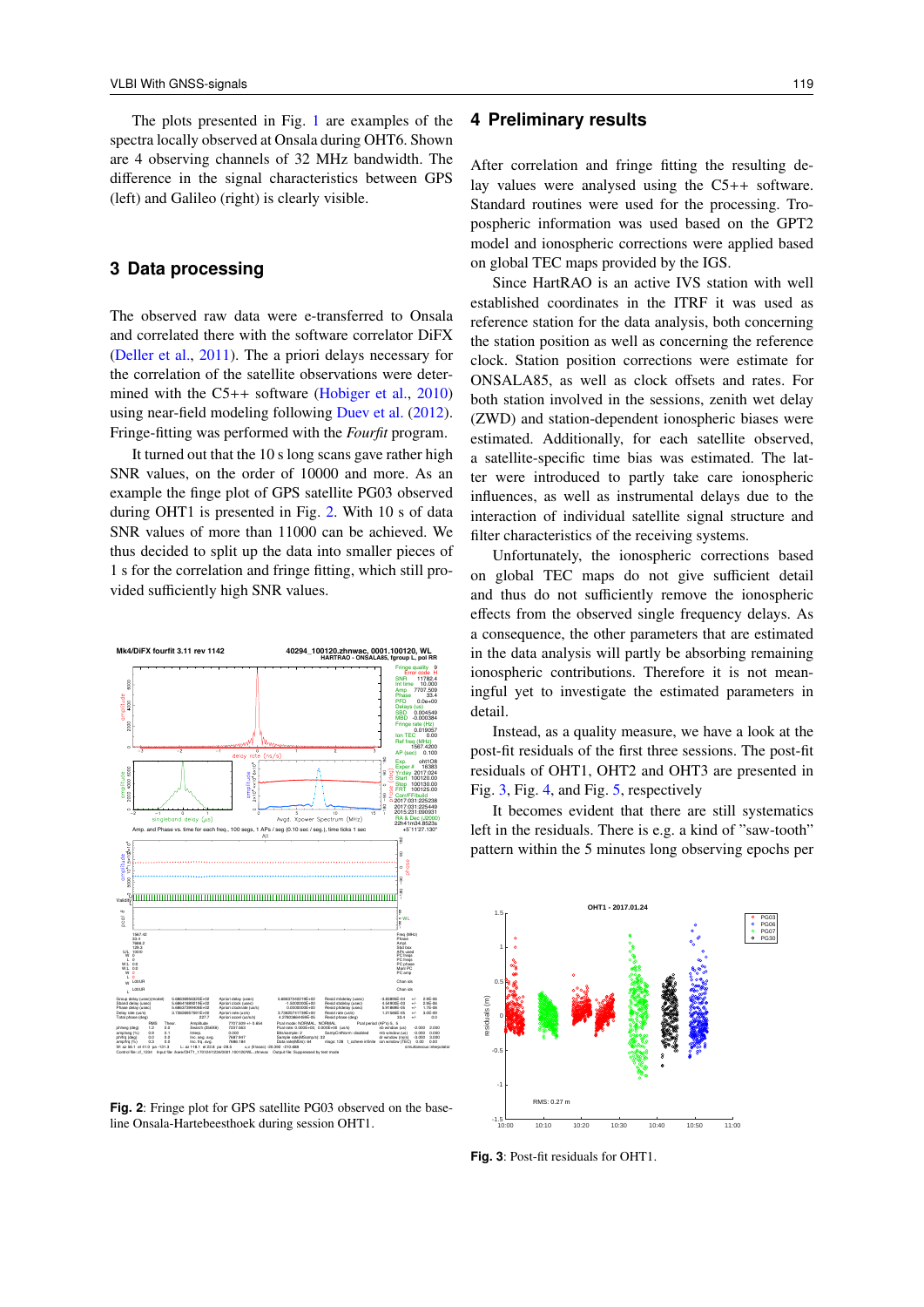<span id="page-3-4"></span>

**Fig. 4**: Post-fit residuals for OHT2.

<span id="page-3-5"></span>

**Fig. 5**: Post-fit residuals for OHT6.

satellite (see e.g. PG07 in Fig[.3\)](#page-2-1). This might be related to the stop-and-go type of observation strategy where the telescopes were repointed every 10 s to follow the satellite passes. There are also "satellite jumps" visible, both between different satellites, but also when coming back to the same satellite (see e.g. PG03 and PG07 in Fig. [3,](#page-2-1) or PG06 in Fig. [4,](#page-3-4) or PG13 in Fig. [5\)](#page-3-5). Sometimes there are "satellite patterns", i.e. residuals fading in or fading out (see e.g. PR15 in Fig. [4\)](#page-3-4), probably due to tracking issues. And sometimes satellites show rather large residuals due to so far unknown reasons (see e.g. PE19 in Fig. [5\)](#page-3-5). Thus, more work is needed in order to understand these features. Table [2](#page-3-6) provides some statistical information on the analysis of all three stations.

<span id="page-3-6"></span>**Table 2**: Statistics for the first three OHT sessions

|            |      | Session duration observations post-fit RMS (m) |
|------------|------|------------------------------------------------|
| $OHT1$ 1 h | 1948 | 0.27                                           |
| $OHT2$ 4 h | 3340 | 0.16                                           |
| OHT6 4h    | 5144 | 0.12                                           |

#### **5 Conclusions**

During 2017 we performed a serie of successful VLBI observations of GNSS signals on an intercontinental baseline between Onsala and Hartebeesthoek. Signals of GPS, GLONASS and Galileo satellites were observed and correlated. Even with data sets as short as 1 s sufficiently high SNR is achieved.

The geodetic analysis of these data was done with C5++ and a number of parameters were estimated, including station position, station clock parameters, and troposphere parameters. The lack of ionospheric correction with sufficient detail and accuracy leads to that the estimated parameters are influenced by these remaining ionospheric effects. The post-fit residuals are on the order of 12-27 cm. However, a number of systematic effects are left in the post-fit residuals, e.g. a "saw-tooth" pattern within the satellite scans, and "satellite jumps". So, more work is needed to understand these systematics and to improve the performance. Further observing sessions, preferably including more stations and with at least 24 h observation time are planned to address these issues. One aspect that in particular requires improvement is the handling of ionospheric effects.

However, in general, we think that the approach to observe GNSS-signals with VLBI radio telescopes is promising. We thus support the ideas of to equip one or several of the second generation Galileo satellites with artificial senders for VLBI observations.

#### **References**

- <span id="page-3-0"></span>Altamimi Z, Collilieux X, M7'e9tivier L (2011) ITRF2008: an improved solution of the international terrestrial reference frame. *J Geod*, 85(8), 457–473,
- Altamimi Z, Rebischung P, Métivier L, Xavier C (2016) ITRF2014: A new release of the International Terrestrial Reference Frame modeling nonlinear station motions. *J. Geophys. Res. Solid Earth*, 121, 6109–6131, {doi:10.1002/2016JB013098
- <span id="page-3-2"></span>Biancale R, Pollet A, Coulot D, Mandea M (2017) E-GRASP/Eratosthenes: a mission proposal for millimetric TRF realization. *Geophysical Research Abstracts*, 19, EGU2017-8752.
- <span id="page-3-1"></span>Blewitt G, Altamimi Z, Davis J, Gross R, Kuo C Y, Lemoine F G, Moore A W, Neilan R E, Plag H-P, Rothacher M, Shum C K, Sideris M, Schöne T, Tregoning P, Zerbini S (2010) Geodetic Observations and Global Reference Frame Contributions to Understanding Sea-Level Rise and Variability. In: J. A. Church, P. L. Woodworth, T. Aarup, W. S. Wilson (eds.), Understanding Sea-Level Rise and Variability, 1st edition, Blackwell Publishing Ltd., 256–284, doi:10.1002/[9781444323276.ch9](http://dx.doi.org/10.1002/9781444323276.ch9)
- <span id="page-3-3"></span>Charlot P, Campbell R, Alef W, Borkowski K, Conway J, Foley A, Garrington S, Kraus A, Nothnagel A, Sovers O, Trigilio C, Venturi T, Xinyong H (2001) ITRF2000 Positions of